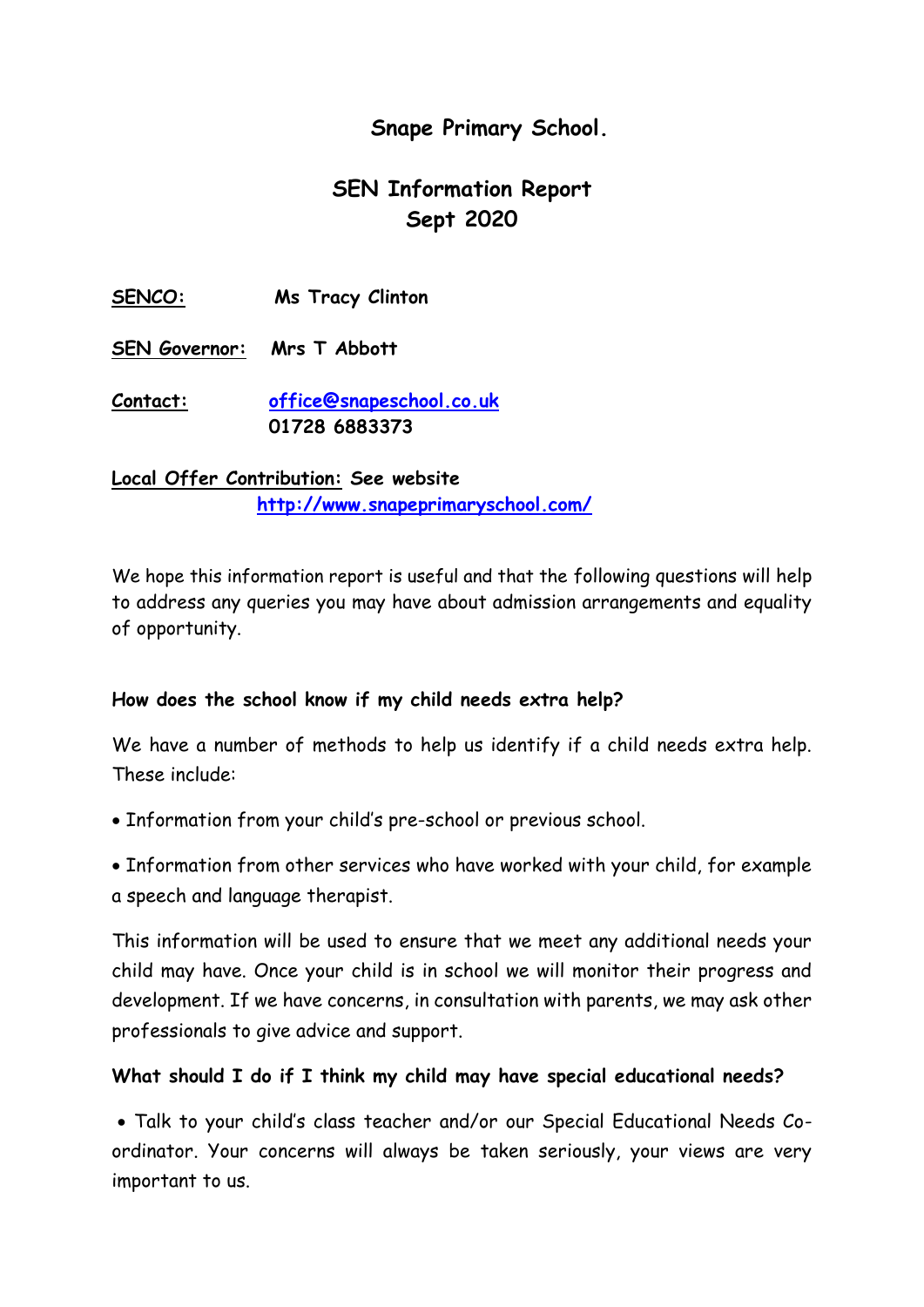Children are supported most effectively in their learning when, the school, parents and child, work in a partnership.

## **How will school staff support my child?**

 Your child's needs will be met within the class, supported by high quality teaching, including lesson planning that takes account of the needs of each child.

The progress of all children is reviewed on a regular basis.

 The class teacher will develop a plan for your child with the SENCO, setting appropriate targets. This will be reviewed regularly to ensure that support remains appropriate and information shared with you.

 Where necessary an individual programme of support will be used and progress monitored.

 Where necessary the school may seek support from outside services. This will be discussed with you and a referral made with your permission.

 The governing body is responsible for ensuring that funding is used appropriately, and for monitoring teaching and accessibility. There is a designated SEN Governor who works with the SENCO.

## **How will the curriculum be matched to my child's needs?**

Lessons are pitched appropriately so that all children can learn and progress.

 Teachers take account of the needs of the individual child and plan different tasks and materials appropriately.

 Tracking and assessment enables each class teacher to analyse the progress of the child.

 Pupil progress meetings are held with the Head Teacher, SENCO and class teacher to discuss suitable teaching programmes for each child.

 Reviews of learning targets for your child are regularly reviewed by the class teacher and new programmes or support is organised as required, leading to personalised learning.

Targets are set to support children's individual needs and are regularly updated.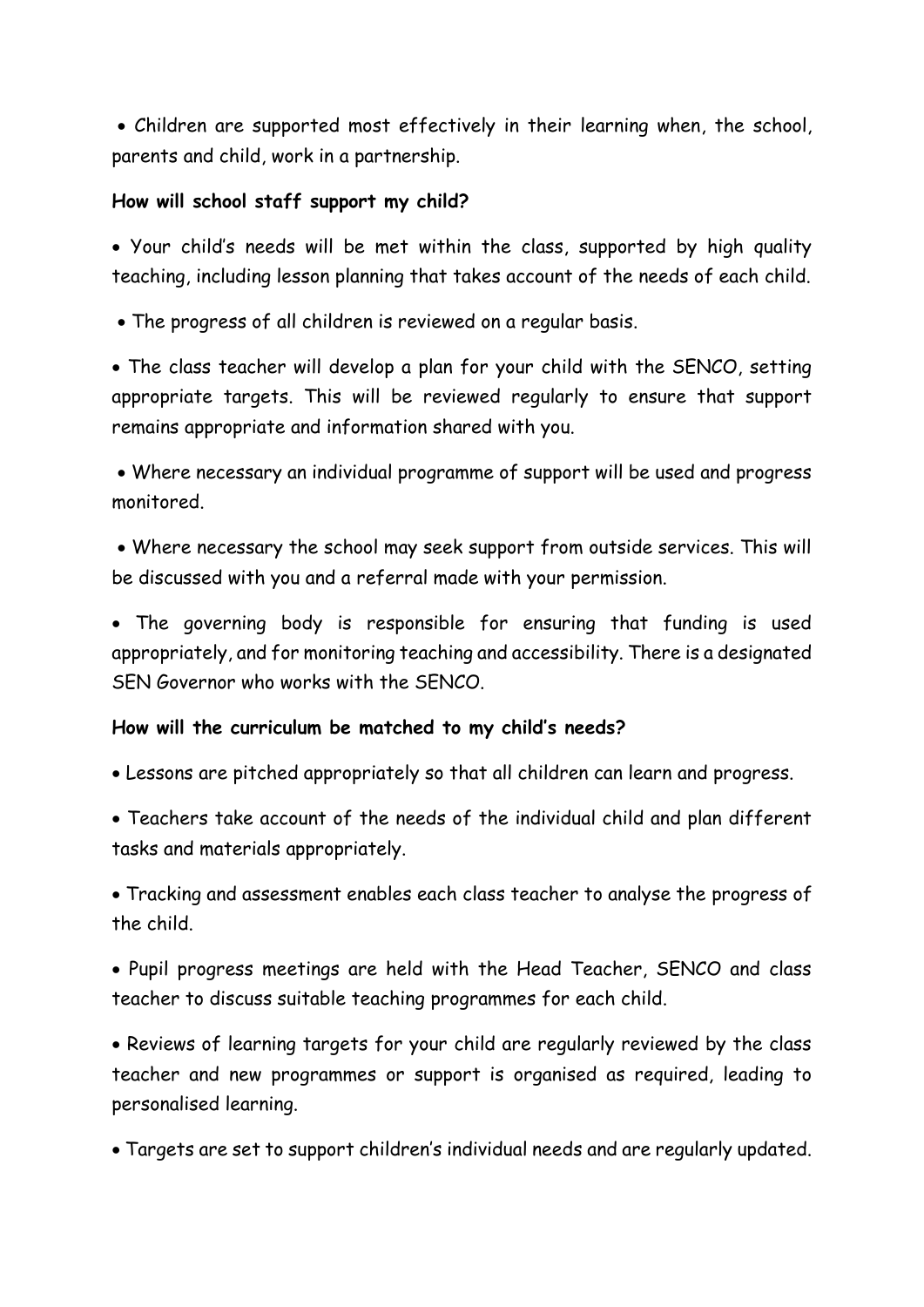Children work in a variety of groupings, such as small supported groups, one to one, mixed ability and similar ability groups.

# **How will I know how my child is doing and how will you help me to support my child's learning?**

 You will be invited to attend a parents evening twice a year to discuss your child's progress with their class teacher. You are also welcome to arrange a meeting with the class teacher to discuss your child's progress at any time throughout the year.

 Targets are set to support children's individual needs and for children with special educational needs, these are recorded on a Personal Provision Plan. These targets will be discussed with parents and the child and you will be asked to sign this document. The Personal Provision Plans are regularly monitored and updated and your contributions will be welcomed.

 Class teachers and/or the SENCO will be able to share with you, ideas, resources, recommendations and information sources for supporting your child's learning.

 Children are supported most effectively in their learning when the school, parents and child work in a partnership.

## **What support will there be for my child's overall well-being?**

- We are an inclusive school and understand the need to monitor the well-being of all children in our school, irrespective of whether a child has a Special Educational Need or not.
- The class teacher has overall responsibility for the pastoral, medical and social care of every child in their class.
- Our Emotional Literacy Support Assistant is able to offer group and individuals help with social skills, emotions, bereavement, anger management, self-esteem, and friendship.
- The school has a policy regarding the administration and managing of medicines.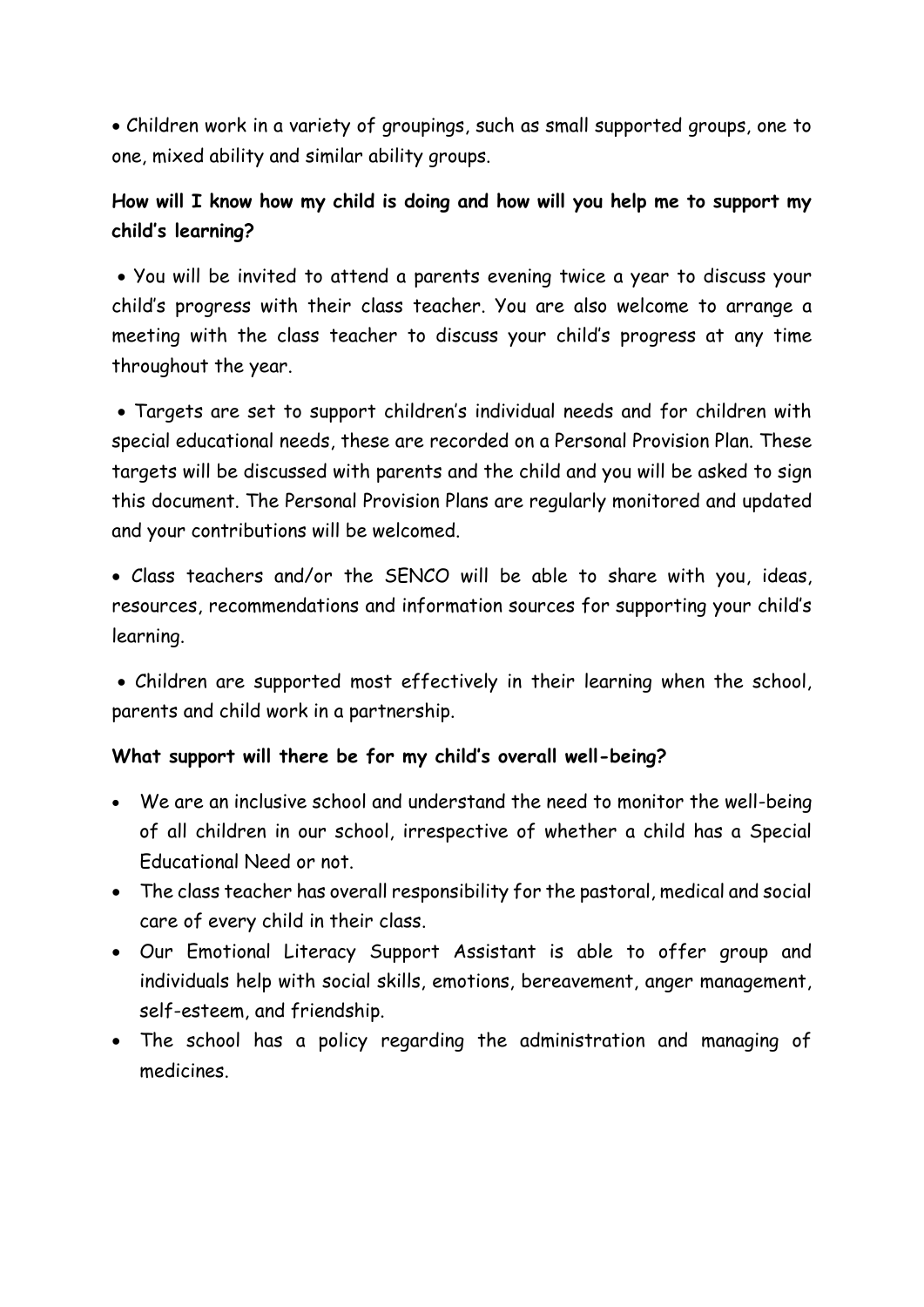# **What training have staff had, or are undertaking to support children with special needs?**

 The Head Teacher is the Continuing Professional Development (CPD) Coordinator for class teachers and teaching assistants. This role ensures that all staff, have the skills they require to support the pupils in our school.

 Within the school we have a culture of sharing good practise and expertise; this enables us to ensure our staff have as much knowledge as possible within the field of supporting children with SEND

 Medical training to support pupils with medical care plans such as Cystic Fibrosis and epi-pen and all staff hold first aid qualifications which are updated regularly.

## **What specialist services and expertise are available at or accessed by the school?**

- Our SENCo has gained the National Award in Special Educational Needs Coordination.
- We have in house expertise in Emotional Literacy Support (ELSA), Speech and Language therapy, Drawing and Talking, and Dyslexia Awareness.
- As a school we work closely with any external agencies that we feel are relevant to supporting individual children's' needs within our school including: Primary Behaviour Service, Health services including: GPs, school nurse, CAMHS (Child and Adolescent Mental Health Service), clinical psychologist, paediatricians, speech and language therapists, occupational and physiotherapists; Children's Services including: Early Help locality teams, social workers; educational psychologists and specialist advisory teachers.

## **How will my child be able to contribute their views?**

 Children who have a provision plan, discuss their progress and targets when these are reviewed.

Children are routinely asked to reflect on their learning.

 All children are provided with the opportunity to be voted onto the School Council, as well as hold other positions of responsibility, by their class or teachers.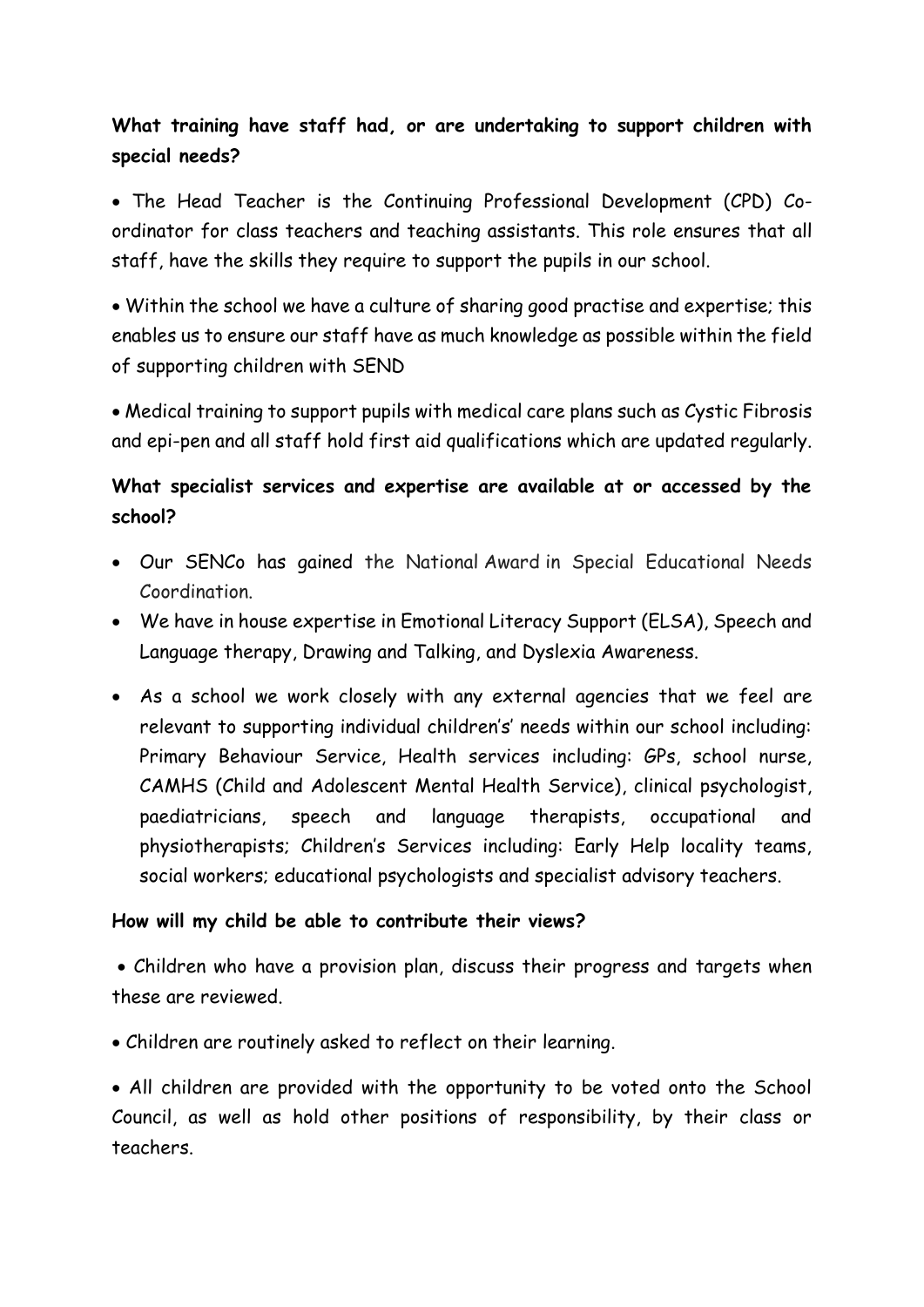## **How will my child be included in activities outside the classroom, including school trips?**

 We make sure that activities outside the classroom and school trips are available to all.

 Risk assessments are carried out for each trip and a suitable number of adults are made available to accompany the pupils, with one to one support if necessary.

 Parents/carers are invited to accompany their child on a school trip if this ensures access.

 After school clubs are available to all pupils and adjustments will be made to support participation if necessary.

Health and safety audits are conducted as and when appropriate.

#### **How accessible is the school environment?**

The school site is largely wheelchair accessible.

 We have disabled toilets that are large enough to accommodate changing and suitable for wheelchair users.

We have accessibility plan, which is available to view.

## **How will the school prepare and support my child to join the school, transfer to a new school or the next stage of education and life?**

• Induction events take place during the summer term for all children who are the joining the Foundation Stage in September.

 Close liaison between SENCO, teachers in the Early Years, Key Stage 3 and dual placement settings. This may involve multi-agency meetings to support the transition.

- Good transfer of SEN information to ensure smooth admissions and transitions.
- Previous schools are contacted for information sharing.

 Transition to new class is facilitated by sessions during the summer term with class teachers and environment.

New school are invited to attend any reviews prior to transition.